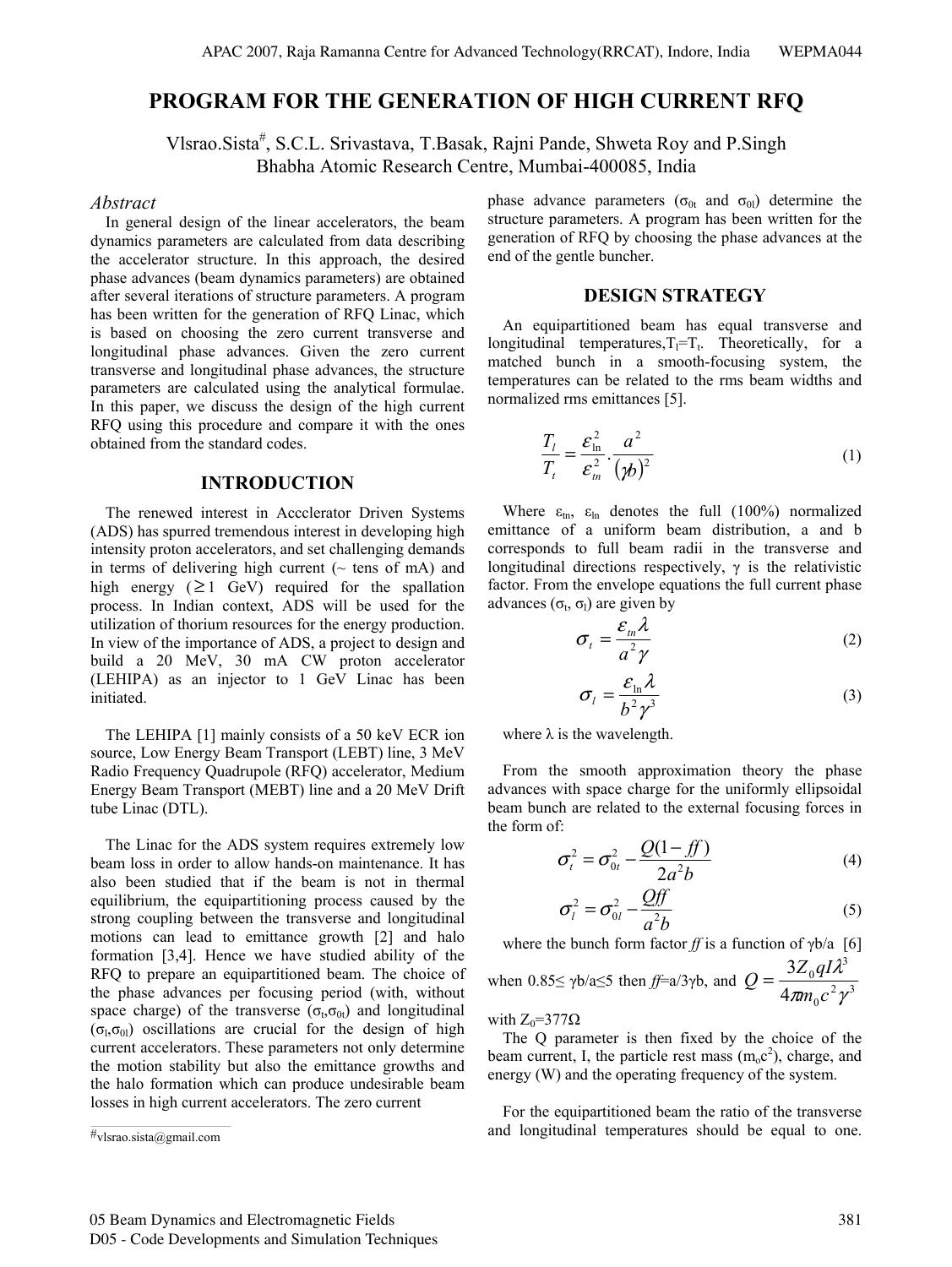From Eq. (1) we get 
$$
\frac{\varepsilon_{\text{ln}}}{\varepsilon_m} = \frac{\gamma b}{a}
$$
 and therefore by

choosing the ratio of  $\frac{\mathcal{E}_{\text{ln}}}{\text{d}t}$  and from the equations (2)-(5)  $\varepsilon$ <sub>tn</sub>

we can calculate the beam sizes as function of zero current phase advances. The zero current phase advances are chosen based on the following constraints in order to avoid envelope instabilities, resonances and space charge limits [7]

 $\sigma_{0t}$ ,  $\sigma_{0l}$   $\leq$   $90^0$  $\sigma_t/\sigma_l \neq n$  or  $1/n$  (where n is integer)  $\sigma_t/\sigma_{ot}$ ,  $\sigma_l/\sigma_{ol} > 0.4$ 

The next step is to determine the accelerator parameters which give the chosen phase advances and this choice should lead to a physically realizable design.

#### **RFQ DESIGN**

We have adopted the conventional philosophy, where RFQ is divided in to four sections namely RMS, Shaper, Gentle Buncher (GB) and accelerator. The parameters of the RFQ accelerator at the end of the GB section are calculated according to the basic formulae [8].

#### *Accelerator section parameters*

 In accelerator design we kept the acceleration efficiency (A) and synchronous phase  $(\varphi_s)$  constant, so  $\sigma_{0} \propto \beta_{s}^{-1}$  $\sigma_{0l} \propto \beta_s^{-1}$ . In order to keep the ratio of the beam sizes constant to have a equipartitioned RFQ,  $\sigma_{0t}$  has been varied with βs. From the values of  $σ_{0t}$  and  $σ_{0l}$  the aperture (a) and modulation (m) are calculated as a function of energy.

#### *Gentle Buncher parameters*

 The calculation of this section follows the K-T approach [9], where  $\sigma_{0l}$  and spatial length of the bunch  $Z_b$ are kept constant all along the GB section.

#### *Shaper parameters*

 We have employed two different ways for the generation of shaper section.

- a) The accelerator parameters modulation (m), aperture (a) and  $\varphi_s$  are varied linearly with the energy.
- b) The focusing factor (B),  $\varphi_s$ , modulation (m) are varied linearly to the final values with the energy of the beam.

 The shaper length has to be calculated in such a way that the energy gain in the shaper should be equal to the required energy gain at the end of the shaper.

### **NUMERICAL SIMULATIONS**

The parameters of 3 MeV, 30 mA proton RFQ are

generated by choosing the ratio 
$$
\frac{\varepsilon_{\text{ln}}}{\varepsilon_{\text{m}}} = 1.3
$$
. The

parameters are chosen in such a way to keep the peak surface field below 1.8 times kilpatrick limit all along the structure. In this design, the value of  $\rho/r_0=0.93$  is kept constant along the RFQ, where  $\rho$  is the transverse radius of curvature and  $r_0$  is average aperture radius. The parameters of the RFQ are shown in the Fig. 1 and enumerated in Table 1.



Figure 1: RFQ parameters  $(\varphi_s, W_n, m, a)$  vs cell number.

Numerical simulations of the beam dynamics have been performed with program LIDOS [10]. The variation of the longitudinal and transverse oscillation frequency along the length of the RFQ is shown in Fig 2. The initial particle distribution is waterbag in the transverse direction, with a normalized rms emittance of 0.02  $\pi$  cmmrad. It has been observed that the transverse emittance growth  $(\epsilon_{out}/\epsilon_{in})$  is equal to one at the end of the RFQ. The